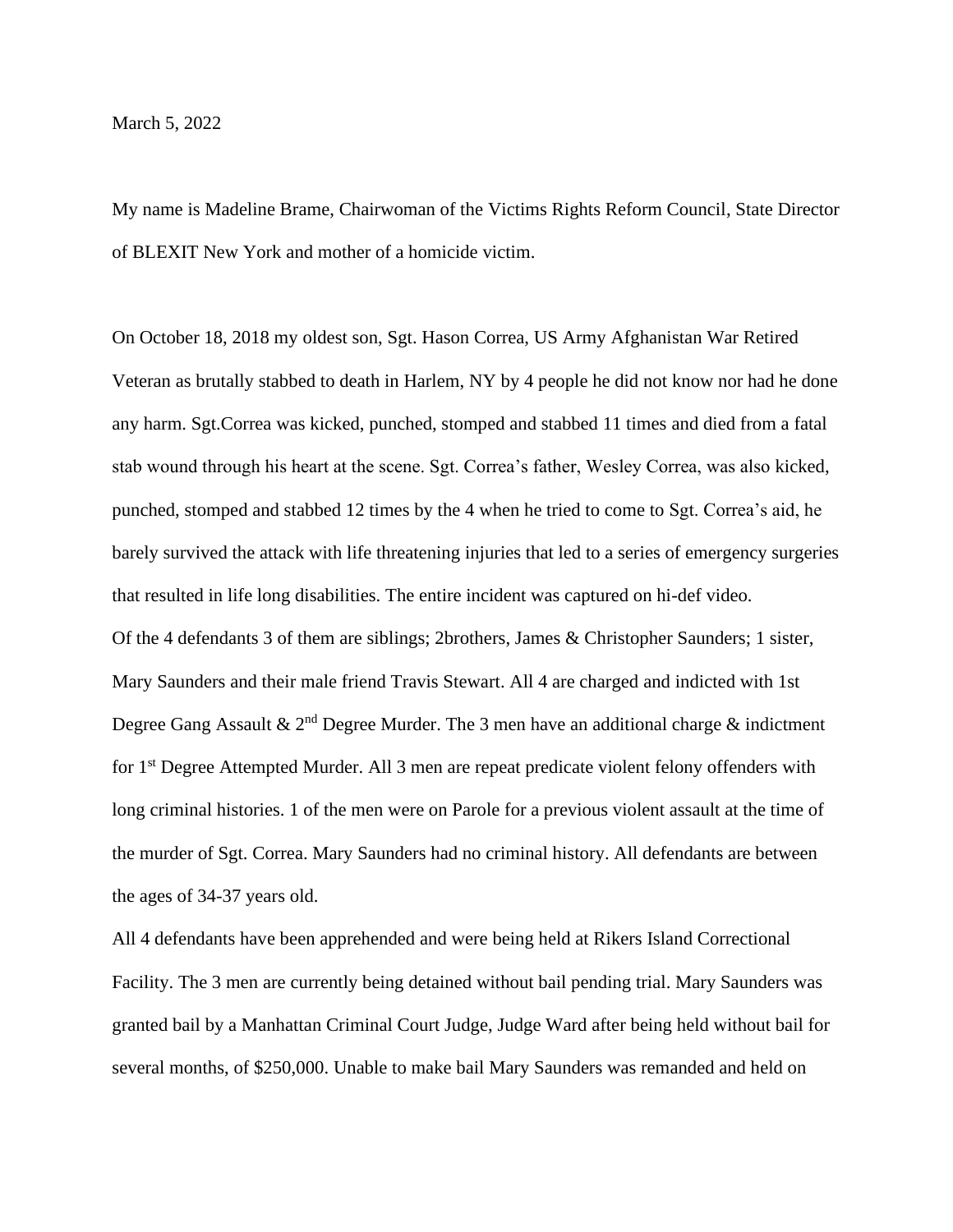Rikers Island, Rose M. Singer Center for approximately 14 months, several bail reduction applications were denied because of the heinousness, brutality, evidence and her significant exposure to the homicide until December 18,2019 when Mary's Legal Aids submitted another bail reduction application in front on another Manhattan Criminal Court Judge Ellen Biben based on Mary being a mother and had no prior criminal history. Facts that were established and argued months prior in front of Judge Ward on previous bail reduction applications that were denied. Judge Ellen Biben, viewed the video and conferenced with council and the DA and decided to reduce Mary's bail from \$250,000 down to \$12,000 in light of the new Bail Reform legislation, her children and her likelihood of coming back to court. Also \$12,000 is what the family had for bail. 1 month prior Mary Saunders was viewed as a heinous, brutal, savage killer, which a video clearly shows. Somehow all of the facts no longer mattered and Mary Saunders was bail out of Rikers Island on December 23, 2019 in time to spend Christmas with her family while Sgt. Correa's 3 small children visited their fathers grave to lay a wreath at Calverton National Cemetery, Calverton, NY.

Mary Saunders has been free for over 2 years. Free to come and go as she pleases, work, be home with her family and children. Free to run, kill again or attack me or my family at any given moment. There is nothing standing between her, me, my grand children or my family. Who is anybody to strip judges of discretion to determine dangerousness when the months prior Mary Saunders was determined dangerous. None of the circumstances or evidence of the homicide changed. The video and 33 witnesses will testify to the fact that this woman held Sgt. Correa's are while Travis Stewart held the other are while James Saunders stabbed Sgt.Correa multiple times in the torso. After Sgt. Correa managed to break away and run into the street for his life Mary Saunders chased him into the street with his back turned, tripped him and participated in